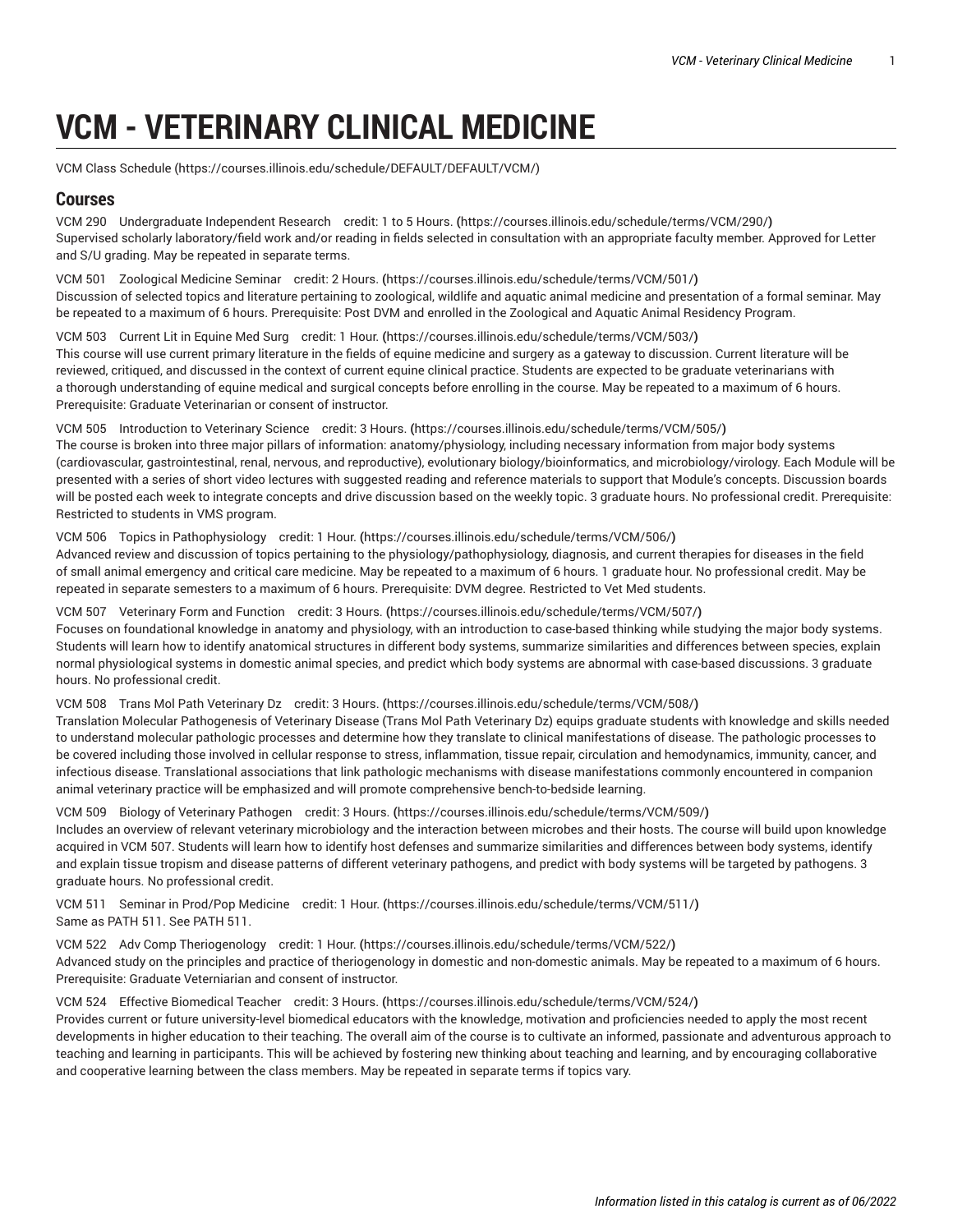VCM 528 [Comparative](https://courses.illinois.edu/schedule/terms/VCM/528/) Veterinary Physiology credit: 3 Hours. **(**<https://courses.illinois.edu/schedule/terms/VCM/528/>**)** This graduate level physiology course covers advanced physiology of all the major organ systems. Enrolled graduate students are assumed to have a knowledge of basic physiology (such as what is obtained during veterinary school). This advanced graduate level course emphasizes the requirements for normal physiology by discussion of pathologies affecting the organ systems. The overall aim is to increase the clinician-scientistgraduate student's merging of physiology into their day to day practice on the clinic floor and research endeavors. 3 graduate hours. 3 professional hours. Prerequisite: Graduate Veterinarian or consent of instructor.

VCM 535 Small Animal Internal [Medicine](https://courses.illinois.edu/schedule/terms/VCM/535/) Book Club credit: 1 Hour. **(**<https://courses.illinois.edu/schedule/terms/VCM/535/>**)** Read and review a veterinary medical textbook in preparation for the ACVIM General and Specialty Exams. At each class meeting, we will discuss the material in the assigned chapters. 1 graduate hour. No professional credit. May be repeated in separate semesters up to 6 hours if topics vary. Prerequisite: Restricted to residents in small animal specialties.

VCM 536 ECC [Journal](https://courses.illinois.edu/schedule/terms/VCM/536/) Topics credit: 1 Hour. **(**<https://courses.illinois.edu/schedule/terms/VCM/536/>**)** Review and discuss current veterinary literature pertaining to small animal emergency and critical care medicine. 1 graduate hour. No professional credit. Approved for S/U grading only. May be repeated to a maximum of 6 hours. Prerequisite: DVM Degree. Restricted to Vet Med students.

VCM 540 [Conservation](https://courses.illinois.edu/schedule/terms/VCM/540/) and Ecosystem Health credit: 1 Hour. **(**<https://courses.illinois.edu/schedule/terms/VCM/540/>**)** Provides professional students and graduate students with an introduction to the use of medical reasoning and technology in the investigation of problems related to conservation biology and ecosystem health. Students will have a variety of lecturers from across the university and some outside speakers in a seminar format use case examples and discussions of current problems. The survey of topics will provide a better understanding of the challenges in ecosystem health and a basis for further in-depth study for their careers. 1 graduate hour. 1 professional hour. Approved for S/U grading only. Prerequisite: Restricted to Graduate Students, VM1 and VM2 students, or consent of instructor.

VCM 542 Ocular [Pathology](https://courses.illinois.edu/schedule/terms/VCM/542/) credit: 1 Hour. **(**<https://courses.illinois.edu/schedule/terms/VCM/542/>**)** Same as [PATH](/search/?P=PATH%20542) 542. See [PATH](/search/?P=PATH%20542) 542.

## VCM 547 Global One Health credit: 3 [Hours.](https://courses.illinois.edu/schedule/terms/VCM/547/) **(**<https://courses.illinois.edu/schedule/terms/VCM/547/>**)**

Students will be exposed through lectures from visiting and invited guests, small group discussions, readings, and projects to various facets and health problems in both public and veterinary health globally with emphasis on low-income countries. Emphasis will be on how to understand and work within the frameworks at the national and international level to address the biggest challenges and coming threats of the health of people and animals. The survey of topics will provide a foundational understanding for further in-depth study and work in international health. Same as [BSE 600](/search/?P=BSE%20600). 3 graduate hours. 3 professional hours. Approved for Letter and S/U grading. Prerequisite: In good standing as graduate student, DVM or MD student.

VCM 553 Advanced [Diagnostic](https://courses.illinois.edu/schedule/terms/VCM/553/) Imaging credit: 1 Hour. **(**<https://courses.illinois.edu/schedule/terms/VCM/553/>**)** Reviews the physics, clinical indications and technical aspects of advanced diagnostic imaging. The course will utilize clinical case examples. Studies are required to prepare one lecture and take a final examination. Attendance at 80% of the classes is required. May be repeated in separate terms for unlimited graduate credit.

VCM 560 [Infectious](https://courses.illinois.edu/schedule/terms/VCM/560/) Disease in Livestock Systems credit: 3 Hours. **(**<https://courses.illinois.edu/schedule/terms/VCM/560/>**)** This is an 8-week graduate level course that covers the components and determinants of a healthy livestock system. The course will allow students to understand the interaction between animals (hosts), microorganisms (infectious disease) and the environment. The instructors assume that enrolled students have a foundational knowledge of pathogens and livestock system design and operations. 3 graduate hours. No professional credit. Prerequisite: DVM or equivalent. Restricted to graduate students only.

## VCM 561 [Biosecurity](https://courses.illinois.edu/schedule/terms/VCM/561/) in Livestock Systems credit: 4 Hours. **(**<https://courses.illinois.edu/schedule/terms/VCM/561/>**)**

This is an 8-week graduate level course that covers the principles of biosecurity. The course will allow students to design a comprehensive protocol for a given site. This course emphasizes how to optimize interventions in swine production systems to minimize the economic impact of infectious disease. The instructors assume that enrolled students have foundational knowledge of pathogens and swine system design and operations. 4 graduate hours. No professional credit. Prerequisite: DVM or equivalent. Restricted to graduate students only.

VCM 562 [Understanding](https://courses.illinois.edu/schedule/terms/VCM/562/) the Host Response to Infection credit: 3 Hours. **(**<https://courses.illinois.edu/schedule/terms/VCM/562/>**)** This is an 8-week graduate level course that provides a framework for understanding the anatomical, physiological, immunological, microbiological, and pathological basis of health maintenance in the major body systems impacted by infectious disease. The course will use a case-based approach to train students how to apply the basic principles of health science in solving clinical problems in individual animal and livestock systems. The instructors assume that enrolled students have a foundational knowledge in microbiology and livestock system operations. 3 graduate hours. No professional credit. Prerequisite: Restricted to graduate students.

VCM 563 Infectious [Respiratory](https://courses.illinois.edu/schedule/terms/VCM/563/) Diseases of Swine credit: 3 Hours. **(**<https://courses.illinois.edu/schedule/terms/VCM/563/>**)** This is an 8-week graduate level course. In this course you will learn to clinically apply your understanding of pathogen biology, pathology, host responses, and interventions to address important respiratory diseases of swine. The course will allow students to do comprehensive health improvement analysis for swine respiratory diseases. This course covers the topics of porcine reproductive and respiratory syndrome virus (PRRSV), influenza A virus in swine (IAV-S), Actinobacillus pleuropneumoniae (APP), Mycoplasma hyopneumoniae (Mhp), Pasteurella and Bordetella, pseudorabies virus (PRV), and other minor viruses. 3 graduate hours. No professional credit. Prerequisite: [VCM](/search/?P=VCM%20560) 560. Restricted to graduate students only.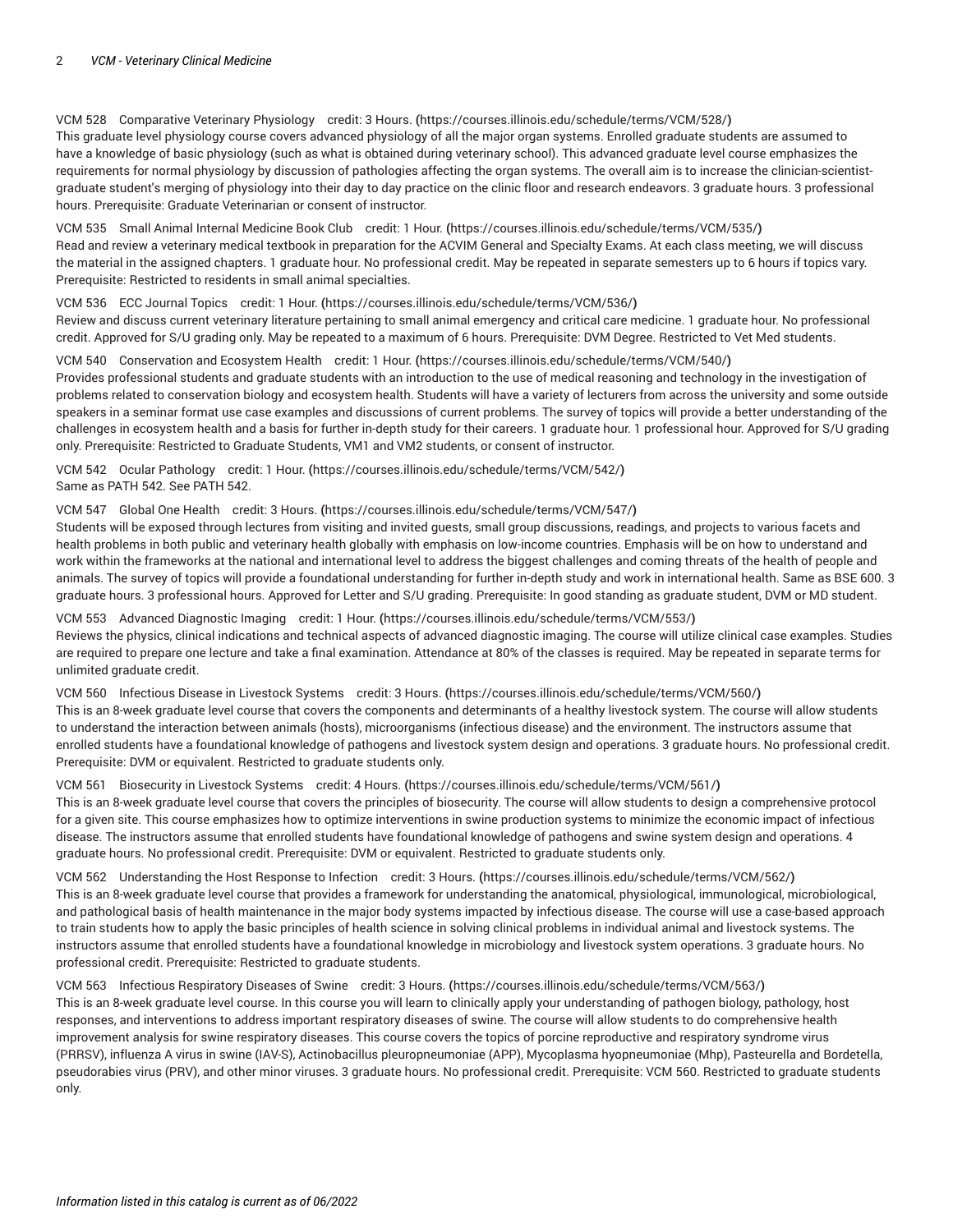VCM 564 [Introduction](https://courses.illinois.edu/schedule/terms/VCM/564/) to Livestock Business Strategy credit: 3 Hours. **(**<https://courses.illinois.edu/schedule/terms/VCM/564/>**)** This is an 8-week graduate level course designed to provide students with basic business strategy concepts taught in business schools adapted to the livestock production industry. The purpose of this course is to guide learners through a complete analysis of their current business and develop a strategic plan to earn superior returns in the future. The analysis will include the internal and external environment, performance measures, and existing strategies to compete in the livestock industry. On-demand, business concept lectures are given by a business school professor, Professor Peter Foreman. Weekly reality-checks with Dr. Jim Lowe apply the concepts to the livestock industry. 3 graduate hours. No professional credit. Prerequisite: Restricted to graduate students.

VCM 565 Biostatistics, Information [Management,](https://courses.illinois.edu/schedule/terms/VCM/565/) and Data Analytics for Livestock Production Systems credit: 4 Hours. **(**[https://](https://courses.illinois.edu/schedule/terms/VCM/565/) [courses.illinois.edu/schedule/terms/VCM/565/](https://courses.illinois.edu/schedule/terms/VCM/565/)**)**

Application of statistical methods to epidemiology, clinical and diagnostic medicine, and laboratory biomedical experiments. Topics include data collection and organization, data cleaning, data visualization, descriptive statistics, reliability, sample size estimation, analysis of group differences, correlation and linear regression. Emphasizes use of computerized statistical software in biomedical data analysis. 4 graduate hours. No professional credit. Prerequisite: Restricted to graduate students.

VCM 566 [Applications](https://courses.illinois.edu/schedule/terms/VCM/566/) of Data Science to Livestock Systems credit: 3 Hours. **(**<https://courses.illinois.edu/schedule/terms/VCM/566/>**)** Develops skills in collection, organization, wrangling, dashboarding and advanced analytics of data in animal-based food production systems. The course will focus on building skills through problem assignments which require the integration of skills and knowledge to real world problems. 3 graduate hours. No professional credit. Prerequisite: Restricted to graduate students.

VCM 568 A Systems-Based Approach to the Operation of [Livestock-Based](https://courses.illinois.edu/schedule/terms/VCM/568/) Food Production Systems I credit: 3 Hours. **(**[https://courses.illinois.edu/](https://courses.illinois.edu/schedule/terms/VCM/568/) [schedule/terms/VCM/568/](https://courses.illinois.edu/schedule/terms/VCM/568/)**)**

In this course you will explore how structured, systems-based thinking – Thinking Process techniques - can be applied to the operations of livestock production systems. Eli Goldratt's approach to problem solving through his "Theory of Constraints" has been applied in businesses in many industries around the world. In this class you will explore both the theories that Goldratt has developed and how they might be applied to livestock production systems. You will, by the end of the course, be able to apply the TOC to livestock systems to improve both biological and economic performance. 3 graduate hours. No professional credit. Prerequisite: Restricted to graduate students.

VCM 569 A Systems-Based Approach to the Operation of [Livestock-Based](https://courses.illinois.edu/schedule/terms/VCM/569/) Food Production Systems II credit: 3 Hours. **(**[https://courses.illinois.edu/](https://courses.illinois.edu/schedule/terms/VCM/569/) [schedule/terms/VCM/569/](https://courses.illinois.edu/schedule/terms/VCM/569/)**)**

In this course you will continue to learn how structured, systems-based thinking – Thinking Process techniques - can be applied to the management of the supply chain for livestock-based food systems. The theories that Goldratt has developed and how they might be applied to supply chain management are explored in this course. You will, by the end of the course, be able to apply the TOC to a livestock-based supply chain to improve economic performance of the entire supply chain. 3 graduate hours. No professional credit. Prerequisite: Restricted to graduate students.

VCM 570 Cattle Feedlot Health [Systems](https://courses.illinois.edu/schedule/terms/VCM/570/) credit: 3 Hours. **(**<https://courses.illinois.edu/schedule/terms/VCM/570/>**)**

An 8-week graduate level course that covers the different aspects of feeder cattle health and well-being as it relates to management practice, biomedical conditions and treatments. We will focus on understanding the relationships between people and cattle along with evidence-based approaches to ensuring cattle are cared for properly. The animal health and well-being aspects of disease mechanisms will be taught at the individual and population level. The course is designed to around recognizing the clinical signs (individual and population) you will see throughout your career and how to remedy these animal health problems efficiently. 3 graduate hours. No professional credit. Prerequisite: Restricted to students enrolled in the MVS degree program.

VCM 572 Clinical [Epidemiology](https://courses.illinois.edu/schedule/terms/VCM/572/) credit: 4 Hours. **(**<https://courses.illinois.edu/schedule/terms/VCM/572/>**)**

Reviews the common epidemiologic and statistical methods used to design studies, analyze data, and interpret diagnostic tests and research findings. 4 graduate hours.

VCM 577 [Advanced](https://courses.illinois.edu/schedule/terms/VCM/577/) Large Animal Medicine credit: 1 Hour. **(**<https://courses.illinois.edu/schedule/terms/VCM/577/>**)** A seminar series devoted to intense study of pathophysiologic and current therapeutic aspects of selected topics in large animal internal medicine. May be repeated to a maximum of 6 hours. Prerequisite: Graduate Veterinarian or consent of instructor.

VCM 581 [Emergency](https://courses.illinois.edu/schedule/terms/VCM/581/) Diagnostic Imaging credit: 1 Hour. **(**<https://courses.illinois.edu/schedule/terms/VCM/581/>**)**

Provides graduate students in emergency medicine, small animal surgery and diagnostic imaging the opportunity to share principles of diagnostic imaging based on recent case examples. Students will be expected to present at least two cases demonstrating competence in reviewing radiographic findings, formulating a list of differential diagnoses and discussing additional imaging modalities, as appropriate. 1 graduate hour. May be repeated in separate terms to a maximum of 9 graduate hours.

VCM 584 Current [Concepts](https://courses.illinois.edu/schedule/terms/VCM/584/) Comp Surgery credit: 1 or 2 Hours. **(**<https://courses.illinois.edu/schedule/terms/VCM/584/>**)** Advanced study of topics concerning the pathophysiology, diagnosis, and current therapy of diseases which are treated with surgical procedures. 1 or 2 graduate hours. No professional credit. May be repeated to a maximum of 6 hours. Prerequisite: Graduate Veterinarian or consent of instructor.

VCM 585 Current Lit Sm Anim [Medicine](https://courses.illinois.edu/schedule/terms/VCM/585/) credit: 1 Hour. **(**<https://courses.illinois.edu/schedule/terms/VCM/585/>**)** Participants will discuss and analyze current veterinary journal articles which pertain to small animal internal medicine. May be repeated to a maximum of 6 hours. Prerequisite: Graduate Veterinarian.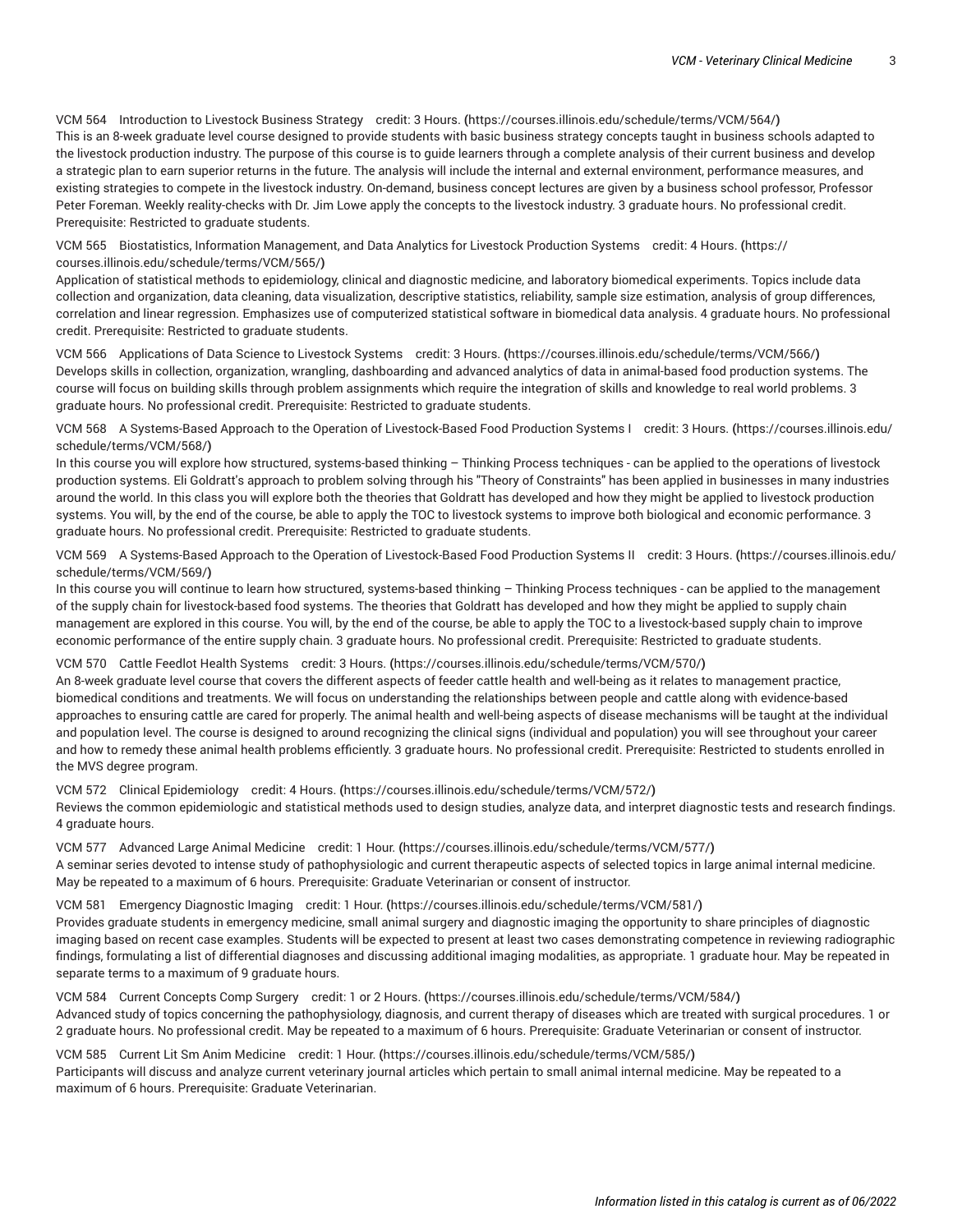#### 4 *VCM - Veterinary Clinical Medicine*

VCM 588 Advances in Vet [Dermatology](https://courses.illinois.edu/schedule/terms/VCM/588/) credit: 1 or 2 Hours. **(**<https://courses.illinois.edu/schedule/terms/VCM/588/>**)** A series of lectures, seminars and discussions devoted to the intense study of pathophysiologic aspects of the integument and related systems including: structure and functions, endocrinology, immunology, microbiology, virology, parasitology, pharmacology, oncology, and miscellaneous disorders. Students enrolling for graduate credit will also participate in weekly critiques of current literature. May be repeated to a maximum of 8 hours; duplicate registration is permitted up to 4 hours. Prerequisite: Graduate Veterniarian and consent of instructor.

VCM 590 [Seminar](https://courses.illinois.edu/schedule/terms/VCM/590/) credit: 0 to 1 Hours. **(**<https://courses.illinois.edu/schedule/terms/VCM/590/>**)** Required of all graduate students whose major is Veterinary Clinical Medicine. Approved for S/U grading. May be repeated.

VCM 591 [Advances](https://courses.illinois.edu/schedule/terms/VCM/591/) in Vet Internal Med credit: 0 or 1 Hours. **(**<https://courses.illinois.edu/schedule/terms/VCM/591/>**)** A series of lectures, seminars, and discussions devoted to intense study of new pathophysiologic aspects of selected topics in veterinary internal medicine. Each term is devoted to three topics. Approved for letter and S/U grading. May be repeated to a maximum of 6 hours. Prerequisite: Graduate Veterinarian and consent of instructor.

VCM 592 Special [Problems](https://courses.illinois.edu/schedule/terms/VCM/592/) credit: 1 to 4 Hours. **(**<https://courses.illinois.edu/schedule/terms/VCM/592/>**)** Basic and applied study including orientation and research on pertinent initial and continuing problems in the student's area of interest. May be repeated. Prerequisite: Consent of instructor.

VCM 593 Adv [Topics](https://courses.illinois.edu/schedule/terms/VCM/593/) Vet Clin Med credit: 1 to 4 Hours. **(**<https://courses.illinois.edu/schedule/terms/VCM/593/>**)** Instruction in advanced diagnosis, therapeutic modalities, and research methodologies in the areas of small animal internal medicine, small animal surgery, equine and food animal medicine and surgery, ophthalmology, theriogenology, radiology, and clinical pharmacology. May be repeated to a maximum of 8 hours. Prerequisite: Graduate Veterinarian and consent of instructor.

VCM 595 MVS Integrative Learning [Experience](https://courses.illinois.edu/schedule/terms/VCM/595/) credit: 1 to 8 Hours. **(**<https://courses.illinois.edu/schedule/terms/VCM/595/>**)** The Master of Veterinary Science (MVS) Integrative Learning Experience provides students with an opportunity to synthesize, integrate, and apply knowledge and skills acquired in MVS approved coursework. Students will work on a comprehensive project simulating an experience in a professional setting. The capstone project must integrate theory and practical experience, draw upon students' originality and creativity within appropriate scope, and stretch their research, analytical, writing, critical thinking, and other intellectual abilities. Course registration is restricted to MVS degree seeking students and requires approval from the instructor. The comprehensive capstone project will take a year to complete requiring students to register for this course the last two semesters of the degree program. 1 to 8 graduate hours. No professional credit. Approved for S/U grading only. May be repeated up to 8 hours. Prerequisite: Course registration is restricted to MVS degree seeking students and requires approval from the instructor.

VCM 598 [Manuscript](https://courses.illinois.edu/schedule/terms/VCM/598/) Research credit: 0 to 12 Hours. **(**<https://courses.illinois.edu/schedule/terms/VCM/598/>**)** Independent research to fulfill requirement for non-thesis alternative in Master of Science Program. Credit is not given for both [VCM](/search/?P=VCM%20598) 598 and [VCM](/search/?P=VCM%20599) 599. (Summer Session, 1 to 2 hours.) Prerequisite: Must be enrolled in the departmental graduate program.

VCM 599 Thesis [Research](https://courses.illinois.edu/schedule/terms/VCM/599/) credit: 0 to 12 Hours. **(**<https://courses.illinois.edu/schedule/terms/VCM/599/>**)** Approved for S/U grading only. May be repeated.

VCM 601 [Clinical/Laboratory](https://courses.illinois.edu/schedule/terms/VCM/601/) Practice credit: 1.5 to 6 Hours. **(**<https://courses.illinois.edu/schedule/terms/VCM/601/>**)** Individual customized clerkship in clinical medicine and surgery for VM-4 professional students. Approved for S/U grading only. May be repeated to a maximum of 9 hours. Prerequisite: Fourth-year standing in the veterinary medicine professional curriculum.

VCM 604 Equine [Medicine](https://courses.illinois.edu/schedule/terms/VCM/604/) and Surgery credit: 1.5 to 4.5 Hours. **(**<https://courses.illinois.edu/schedule/terms/VCM/604/>**)** Clerkship in equine medicine and surgery for VM-4 professional students. Approved for S/U grading only. May be repeated to a maximum of 12 hours. Prerequisite: Fourth-year standing in the veterinary medicine professional curriculum.

VCM 608 Equine Veterinary [Husbandry](https://courses.illinois.edu/schedule/terms/VCM/608/) credit: 1 Hour. **(**<https://courses.illinois.edu/schedule/terms/VCM/608/>**)** Designed to familiarize veterinary students with the basic principles of equine husbandry, including biosecurity, infectious disease prevention, antiparasite programs, dental care, transport, and nutrition. Approved for both letter and S/U grading. Prerequisite: Good standing in the veterinary professional curriculum, Graduate College, or consent of instructor.

VCM 624 [Bereavement](https://courses.illinois.edu/schedule/terms/VCM/624/) Issues credit: 1 Hour. **(**<https://courses.illinois.edu/schedule/terms/VCM/624/>**)** Theoretical and clinical perspectives on the concepts of attachment, bonding, grief and loss will be discussed. The course also includes instruction in basic counseling and crisis intervention skills. Students will answer calls on the CVM C.A.R.E. Helpline under the supervision of the instructor.

VCM 625 Zoological [Companion](https://courses.illinois.edu/schedule/terms/VCM/625/) Mammal Medicine credit: 1 Hour. **(**<https://courses.illinois.edu/schedule/terms/VCM/625/>**)** Zoological Companion Mammal Medicine is an elective course for veterinary students in their third year of the veterinary curriculum or graduate students. Students will learn clinical aspects of comparative anatomy, physiology, husbandry and handling of zoological companion mammal species encountered in companion zoological practice including rodents (Guinea Pigs, rats, hamsters, chinchillas), lagomorph (domestic rabbit), marsupials (sugar glider), carnivores (ferret), and more (African pygmy hedgehogs). The most commonly encountered diseases of these species will also be discussed. 1 graduate hour. 1 professional hour. Approved for Letter and S/U grading. Prerequisite: Enrollment in the 3rd year veterinary curriculum.

VCM 626 Shelter [Medicine](https://courses.illinois.edu/schedule/terms/VCM/626/) I credit: 1 Hour. **(**<https://courses.illinois.edu/schedule/terms/VCM/626/>**)**

Introduction to the field of Shelter Animal Medicine and is intended to create a pool of well-informed veterinarians that will become an important resource for shelter managers nationwide. This course is a prerequisite for the more advanced Shelter Medicine II (offered in the third year). Course will foster veterinarian participation in community service and encourage personal responsibility in the area of animal welfare. Offered for S/U grading only.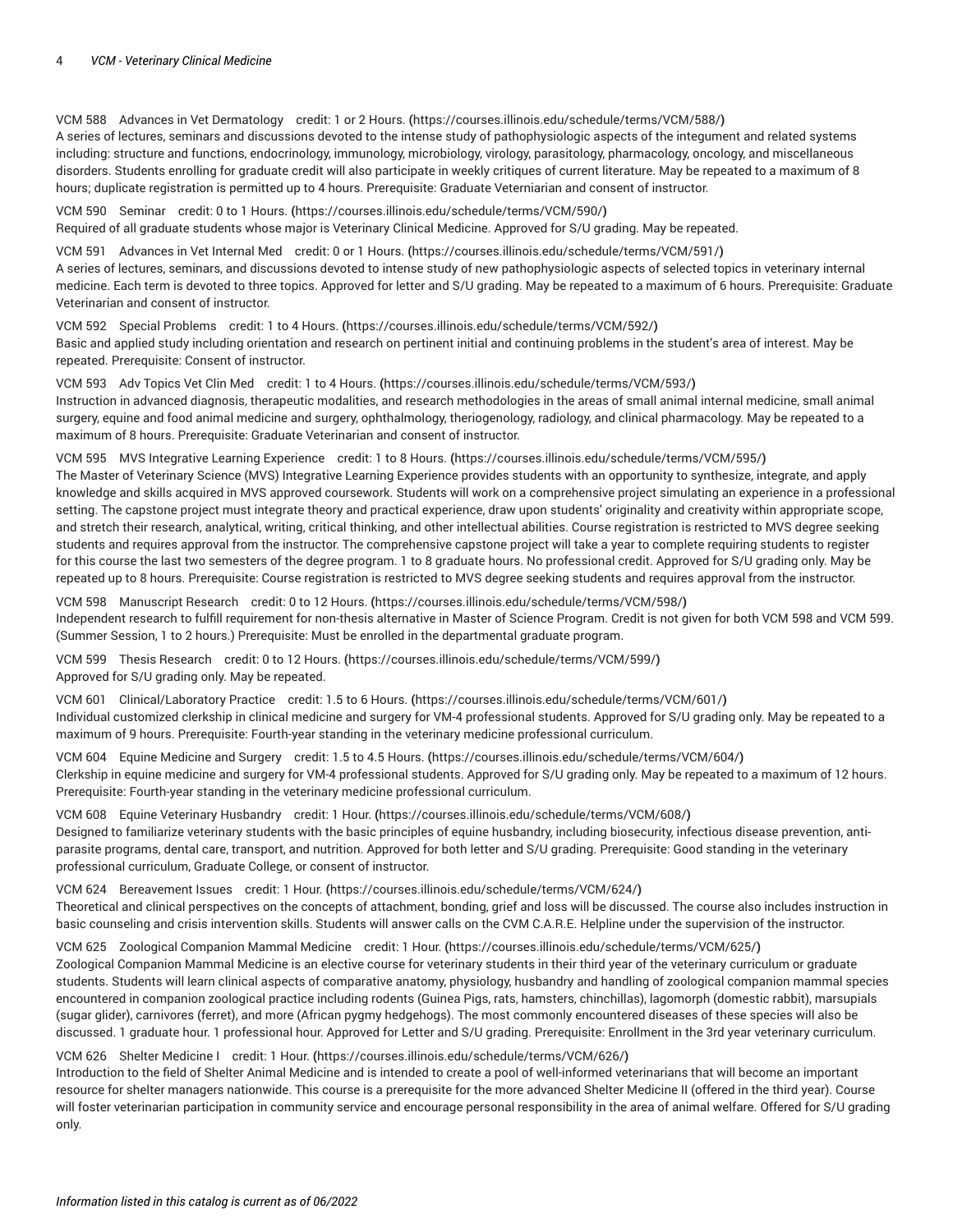## VCM 627 Equine [Infectious](https://courses.illinois.edu/schedule/terms/VCM/627/) Disease credit: 1 Hour. **(**<https://courses.illinois.edu/schedule/terms/VCM/627/>**)**

Provides an in-depth review of common equine infectious diseases (viral, bacterial, parasitic) according to body systems. Primarily uses a lecturebased format to review the key aspects of disease pathogenesis, common clinical signs and most appropriate diagnostic test(s) for pathogen identification. Lectures are followed by several (3-4) cases that the lecturer will review in class with the students. These cases will be designed to emphasize the essential aspects of the different infectious diseases and generate critical thinking by the students with regards to developing an appropriate diagnostic plan. Approved for S/U grading only.

#### VCM 628 The [Healer's](https://courses.illinois.edu/schedule/terms/VCM/628/) Art credit: 1 Hour. **(**<https://courses.illinois.edu/schedule/terms/VCM/628/>**)**

Creates time and space for veterinary medicine professional students to reflect and remember what it was that brought them to this field and why they want to do this work. The course provides a safe place for students to explore their feelings, passions, struggles, and aspirations with other classmates and faculty members. This is a class focused on giving students tools to build resiliency and foster self-awareness and growth. By addressing topics such as self-confidence and interpersonal relationships during veterinary school, this course gives students the opportunity to learn how to cop with some of the challenges as they occur to combat compassion fatigue, burnout, and overall job dissatisfaction. No graduate credit. 1 professional hour. Approved for S/U grading only. Prerequisite: Restricted to students with good standing in the College of Veterinary Medicine.

## VCM 630 [Introduction](https://courses.illinois.edu/schedule/terms/VCM/630/) to Medication Counseling credit: 1 Hour. **(**<https://courses.illinois.edu/schedule/terms/VCM/630/>**)**

Intended to teach veterinarians how to counsel clients on preparing and administering medications as prescribed. Clients must also be aware of potential adverse effects and what they can expect to see (if anything) that will indicate the medication is working as intended. This 8-week elective course is designed to provide veterinary students with the skills they need to effectively provide necessary information about medications being dispensed. No graduate credit. 1 professional hour. Approved for S/U grading only. Prerequisite: Restricted to veterinary students in good standing.

#### VCM 634 GP Surg. [Oncology](https://courses.illinois.edu/schedule/terms/VCM/634/) credit: 1 Hour. **(**<https://courses.illinois.edu/schedule/terms/VCM/634/>**)**

A five-week course focusing on the theory and practice of small animal surgical oncology for general practice. This course will provide students with the theory and practical skills required to diagnose and treat surgical oncology cases at a primary care level. The module includes lectures and cadaver laboratories pertaining to the principles of surgical oncology and the diagnosis, treatment and prognosis of specific neoplasms. In the laboratories, students will practice a variety of biopsy techniques, cutaneous and subcutaneous tumor resection, intestinal resection and anastomosis, visceral tumor resection and limb amputations. No graduate credit. 1 professional hour. Prerequisite: [VM 608](/search/?P=VM%20608). DVM professional students only.

## VCM 635 [Advanced](https://courses.illinois.edu/schedule/terms/VCM/635/) Soft Tissue Surgery credit: 1 Hour. **(**<https://courses.illinois.edu/schedule/terms/VCM/635/>**)**

Seven-week course during the second half of the Fall semester focusing on the theory and practice of small animal soft tissue surgery. This course covers many of the soft tissue surgical procedures which new veterinary graduates are expected to competently perform. Procedures to be covered include bandaging and wound management, drain placement, declaw, dewclaw removal, tendonectomy, aural hematoma repair, pinna repairs, biopsies, surgery of the integument, gastrointestinal surgery, limb amputations and mastectomy. Approved for S/U grading only. Prerequisites: [VM 605,](/search/?P=VM%20605) [VM 606,](/search/?P=VM%20606) [VM 607](/search/?P=VM%20607) and [VM 608.](/search/?P=VM%20608)

# VCM 636 Advanced Clinical [Pathology](https://courses.illinois.edu/schedule/terms/VCM/636/) credit: 2 Hours. **(**<https://courses.illinois.edu/schedule/terms/VCM/636/>**)**

A case-based approach to clinical pathology. Students are required to critically evaluate clinical case data, turn in a written description of the case and be a discussion leader for at least one class period. Students will be provided with basic history and signalment of cases and with laboratory data including CBC, clinical chemistry, urinalysis and occasionally additional data. Focuses on the dog and cat, however horse and food animal cases will be presented. No graduate credit. 2 professional hours. Approved for S/U grading only. Prerequisite: Successful completion of [VM 608](/search/?P=VM%20608) or permission of instructor. Third year veterinary students only.

# VCM 637 Advanced Clinical [Cardiology](https://courses.illinois.edu/schedule/terms/VCM/637/) credit: 1 Hour. **(**<https://courses.illinois.edu/schedule/terms/VCM/637/>**)**

This course is designed to familiarize veterinary students with advanced veterinary cardiology, from history and physical examination findings to diagnostics and treatments. Lectures will be based on clinical cases assigned prior to class and case-based discussions. This is an interactive course and each student will be expected to answer questions regarding problem and differential lists, as well as diagnostic interpretation and treatment plans. No graduate credit. 1 professional hour. Approved for S/U grading only. none Prerequisite: [VM 609.](/search/?P=VM%20609) Restricted to VM3 veterinary students.

# VCM 639 Forensic [Veterinary](https://courses.illinois.edu/schedule/terms/VCM/639/) Medicine credit: 1 Hour. **(**<https://courses.illinois.edu/schedule/terms/VCM/639/>**)**

This is a small group discussion and lecture-style course discussing different aspects of veterinary forensic medicine. Each session is devoted to a different aspect of veterinary forensic medicine. Classes are lecture style with periods of group discussion. Each session is 1 hour in length. No graduate credit. 1 professional hour. Approved for S/U grading only. Prerequisite: VM1 or VM2 standing.

# VCM 640 Advanced [Orthopedic](https://courses.illinois.edu/schedule/terms/VCM/640/) Surgery credit: 1 Hour. **(**<https://courses.illinois.edu/schedule/terms/VCM/640/>**)**

This course will provide hands-on training in fracture fixation and common knee and hip procedures to veterinary students with an interest in orthopedic surgery. This hands-on training is not available in the core course. Approved for S/U grading only. Prerequisite: Third year standing in the veterinary curriculum.

# VCM 641 Equine [Neonatology](https://courses.illinois.edu/schedule/terms/VCM/641/) credit: 1 Hour. **(**<https://courses.illinois.edu/schedule/terms/VCM/641/>**)**

Designed to familiarize the veterinary student with the basic and advanced principles of equine neonatology. Topics include normal and abnormal physiology, problems of the mare that impact the foal, prematurity, sepsis, uremia, musculoskeletal problems, and therapy. 1 graduate hour. 1 professional hour. Approved for letter and S/U grading. Prerequisite: [VM 606](/search/?P=VM%20606).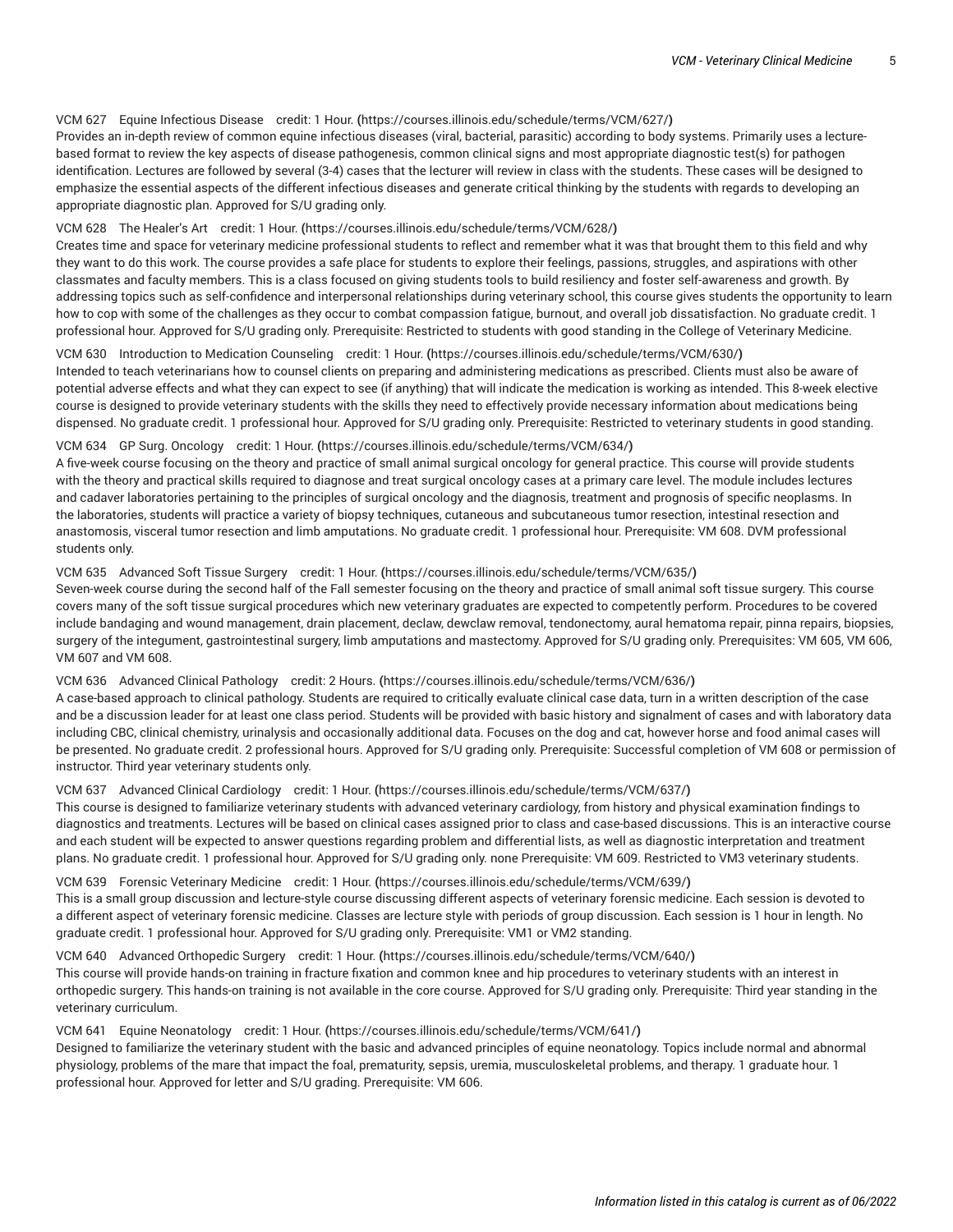## VCM 642 Equine [Critical](https://courses.illinois.edu/schedule/terms/VCM/642/) Care credit: 1 Hour. **(**<https://courses.illinois.edu/schedule/terms/VCM/642/>**)**

Familiarizes the veterinary student with the basic and advanced principles of equine critical medicine. Topic include normal and abnormal physiology particularly as it relates to shock and systemic inflammatory response syndrome (SIRS); point-of-care testing, clinical pathology and other testing techniques, including cardiovascular and imaging, for assessment and monitoring of critically ill horses; responsible antimicrobial use in critically ill horses; and end of life conversations. 1 graduate hour. 1 professional hour. Prerequisite: [VM 606](/search/?P=VM%20606).

#### VCM 643 Equine [Emergency](https://courses.illinois.edu/schedule/terms/VCM/643/) Medicine credit: 1 Hour. **(**<https://courses.illinois.edu/schedule/terms/VCM/643/>**)**

Familiarizes the veterinary student with the basic and advanced principles of emergency care for adult horses. Topics include gastrointestinal, musculoskeletal, respiratory, central nervous system, ophthalmic, and urogenital emergency problems of the horse. Particular attention will be paid to gastrointestinal disease of the horse that present as an emergency, such as colic, enteritis, and typhlocolitis. 1 graduate hour. 1 professional hour. Approved for letter and S/U grading. Prerequisite: [VM 606](/search/?P=VM%20606).

#### VCM 644 Veterinary Pain [Management](https://courses.illinois.edu/schedule/terms/VCM/644/) credit: 1 Hour. **(**<https://courses.illinois.edu/schedule/terms/VCM/644/>**)**

This course will serve to increase a student's knowledge base on many aspects of pain management of the veterinary patient. Subjects covered in this course will include in depth review of neuroanatomy and physiology of pain, pathophysiology of pain, pharmacology of medications used for pain management, non-pharmacologic treatments for pain, and specific pain management strategies for various domestic species, and exotic and zoo animals. No graduate credit. 1 professional hour. Approved for S/U grading only. Prerequisite: For students in the veterinary professional program only.

VCM 645 Equine Surgery [Laboratory](https://courses.illinois.edu/schedule/terms/VCM/645/) credit: 1 Hour. **(**<https://courses.illinois.edu/schedule/terms/VCM/645/>**)** Provides introductory laboratory experiences in common and basic equine surgical techniques. Topics include normal and cryptorchid equine castration, distal limb surgeries, casting techniques, and joint injections. Approved for S/U grading only. Prerequisite: [VM 606](/search/?P=VM%20606).

#### VCM 646 Lab Animal [Science](https://courses.illinois.edu/schedule/terms/VCM/646/) I credit: 1 Hour. **(**<https://courses.illinois.edu/schedule/terms/VCM/646/>**)**

Addresses fundamental issues in Laboratory Animal Sciences including career options, occupational health and safety, regulations, animal welfare, IACUC review, and rodent biology, husbandry, and medicine. 1 graduate hour. 1 professional hour. Approved for Letter and S/U grading. Prerequisite: Second or third-year standing in the veterinary medicine curriculum, registration in the graduate college, or consent of instructor.

#### VCM 648 One [Medicine:](https://courses.illinois.edu/schedule/terms/VCM/648/) One Health credit: 3 Hours. **(**<https://courses.illinois.edu/schedule/terms/VCM/648/>**)**

Explores the interrelatedness of human, animal, and environmental health with a focus on policy development. Through a combination of lecture, class discussion, and small group papers, students will learn how human, animal, and ecosystem health are all affected by many of the same factors and how the health of one affects the health of the others. Students will examine topics such as emerging and infectious diseases; overweight/obesity; food and water security; public health law; climate change; and antimicrobial resistance. 3 graduate hours. 3 professional hours. Approved for Letter and S/U grading. Prerequisite: Restricted to first, second, or third year standing in the veterinary medicine curriculum, registration in the graduate college, or consent of the instructor.

## VCM 649 Avian [Medicine](https://courses.illinois.edu/schedule/terms/VCM/649/) and Surgery credit: 2 Hours. **(**<https://courses.illinois.edu/schedule/terms/VCM/649/>**)**

Avian species represent a significant segment of the companion animal population. Their anatomy, physiology, and behavior are substantially different from traditional species. Intended to provide students with the knowledge and skills required a practice clinical avian medicine and surgery. Diagnostic and therapeutic principles, as well as diseases of companion avian species are included. 2 graduate hours. 2 professional hours. Approved for letter and S/U grading.

### VCM 656 Lab Animal [Science](https://courses.illinois.edu/schedule/terms/VCM/656/) II credit: 1 Hour. **(**<https://courses.illinois.edu/schedule/terms/VCM/656/>**)**

Continuation of [VCM](/search/?P=VCM%20646) 646. Additional topics in laboratory animal science including the biology, husbandry, and medicine of commonly studied laboratory animal species, researcher presentations on their animal studies, and student-led animal model presentations 1 graduate hour. 1 professional hour. Approved for Letter and S/U grading. Prerequisite: [VCM](/search/?P=VCM%20646) 646 or equivalent, or consent of instructor.

# VCM 657 Shelter [Medicine](https://courses.illinois.edu/schedule/terms/VCM/657/) II credit: 1 Hour. **(**<https://courses.illinois.edu/schedule/terms/VCM/657/>**)**

Shelter Medicine is a broad discipline within veterinary medicine that requires a thorough knowledge of population medicine, surgery, epidemiology, preventive medicine, infectious disease control, policy development, facility design, public health, animal behavior, and veterinary forensics. This course will discuss select topics within Shelter Medicine to give the student a better understanding of the discipline. No graduate credit. 1 professional hour. Approved for S/U grading only. Prerequisite: [VCM](/search/?P=VCM%20626) 626.

#### VCM 660 [Advanced](https://courses.illinois.edu/schedule/terms/VCM/660/) Equine Anatomy credit: 1 Hour. **(**<https://courses.illinois.edu/schedule/terms/VCM/660/>**)**

Designed to provide an in-depth assessment of the unique anatomical characteristics of the horse with focused attention to clinically important aspects of equine anatomy. The material will cover the anatomy of the head, larynx and pharynx, gastrointestinal anatomy and function, and musculoskeletal anatomy in particular detail, relating equine anatomy to the diagnostic and surgical approaches used in the management of diseases involving these body systems. Prerequisite: [VM 604](/search/?P=VM%20604).

#### VCM 661 Advanced Equine [Lameness](https://courses.illinois.edu/schedule/terms/VCM/661/) credit: 2 Hours. **(**<https://courses.illinois.edu/schedule/terms/VCM/661/>**)**

Covers equine lameness from a clinician's perspective. Offers an in-depth integrative approach to the diagnosis of equine lameness using the presenting complaint as a starting point. Rather than approaching equine musculoskeletal disease from the perspective of specific injuries, students will be guided through the lameness examination process. Active student participation in class discussion is expected. 2 professional hours. May not be repeated for credit. Prerequisite: Third year veterinary student.

#### VCM 663 Small Animal [Dermatology](https://courses.illinois.edu/schedule/terms/VCM/663/) credit: 1 Hour. **(**<https://courses.illinois.edu/schedule/terms/VCM/663/>**)**

First half of the course presents a systematic approach to small animal dermatologic diagnoses and therapeutics; the second half deals with immunological disorders, seborrheic syndromes, hereditary disorders, cutaneous neoplasms, and feline dermatology. Prerequisite: VCM 631 or equivalent, or consent of instructor.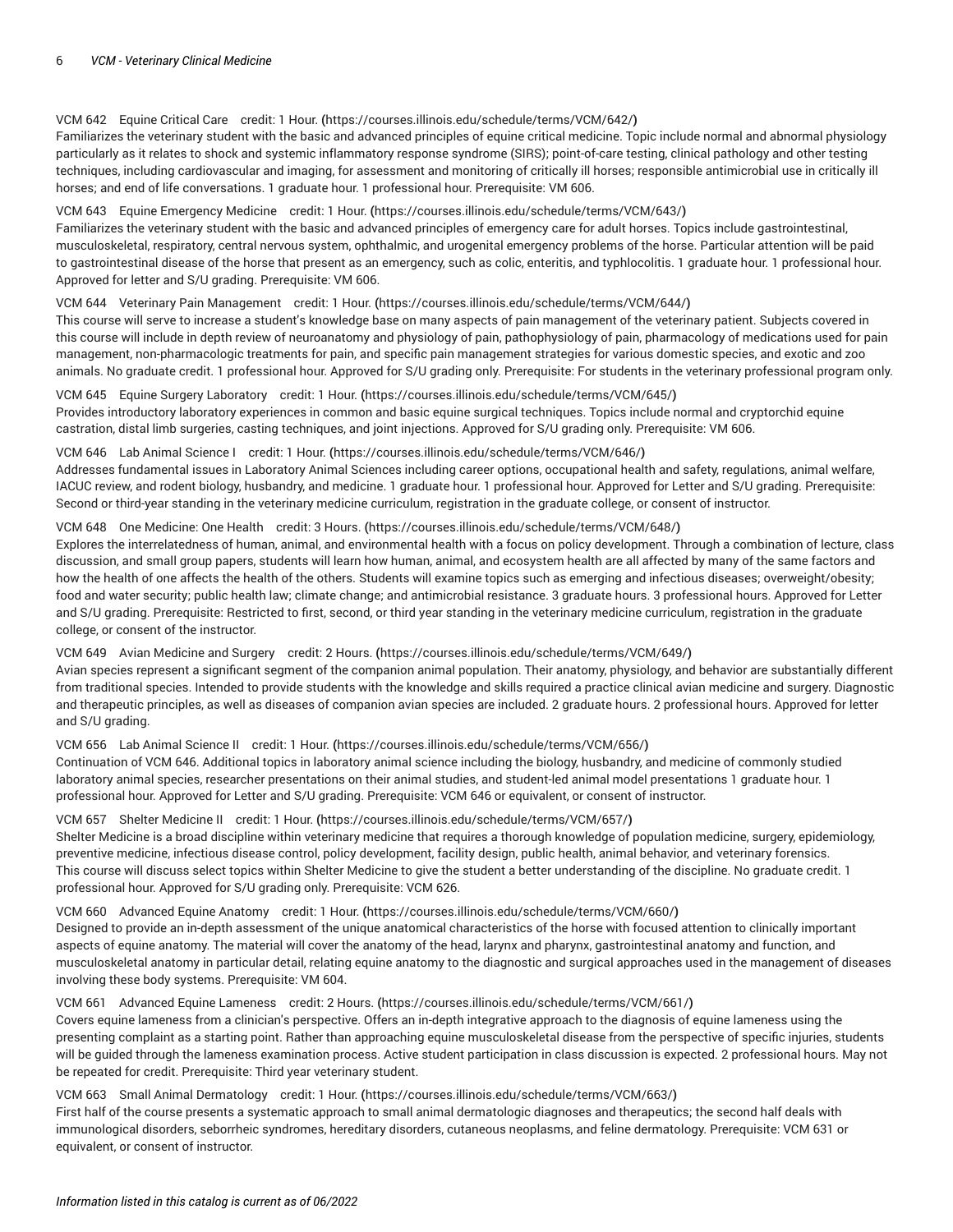# VCM 667 Ethics and Conflict in [Zoological](https://courses.illinois.edu/schedule/terms/VCM/667/) Medicine credit: 1 Hour. **(**<https://courses.illinois.edu/schedule/terms/VCM/667/>**)** Provides students with an analytical framework and critical thinking tools to better understand both sides of charismatic and hotly debated issues

in Zoological Medicine. An emphasis will be placed on the broader social contexts and the influence of the media on the public perception of these issues. By building these tools early in their career, students will be equipped to better understand and critique arguments for future issues as they develop. Course topics will include maintenance of zoological species as companion animals, management of zoological species in an institution, zoo animal advocacy, intervention of free ranging wildlife, and how a zoo veterinarian is portrayed in public platforms. No graduate credit. 1 professional hour. Approved for S/U grading only. Prerequisite: Restricted to VM1 or VM2 students.

VCM 671 [International](https://courses.illinois.edu/schedule/terms/VCM/671/) Vet Medicine credit: 1 Hour. **(**<https://courses.illinois.edu/schedule/terms/VCM/671/>**)** Discussion of selected topics relevant to animal welfare and disease in the global society and, with guest speakers, of political issues of different continents. Students present a short seminar on a topic of choice. Prerequisite: DVM student.

VCM 672 Food Supply Disease [Prevention](https://courses.illinois.edu/schedule/terms/VCM/672/) credit: 1 Hour. **(**<https://courses.illinois.edu/schedule/terms/VCM/672/>**)** This course is designed to familiarize the student with the basic principles of food supply disease control. The first half of the course is designed to enhance the student's ability to detect disease with observation of necropsy lesions at the gross level. The second half of the course will cover immunizations and the judicious use of antimicrobials. 1 graduate hour. 1 professional hour. Prerequisites: [VCM](/search/?P=VCM%20690) 690 or permission of the instructor if a graduate student or house officer.

VCM 673 [Companion](https://courses.illinois.edu/schedule/terms/VCM/673/) Animal Rehab credit: 1 Hour. **(**<https://courses.illinois.edu/schedule/terms/VCM/673/>**)** Series of lectures/discussions focusing on the proper application of companion animal rehabilitation modalities. Designed to give an understanding of the basics of rehabilitation and begin the thought process of implementing rehabilitation in to veterinary medicine. Prerequisite: Registration in the veterinary curriculum or consent of the instructor.

#### VCM 674 Equine Exercise [Physiology](https://courses.illinois.edu/schedule/terms/VCM/674/) credit: 1 Hour. **(**<https://courses.illinois.edu/schedule/terms/VCM/674/>**)**

Designed to familiarize veterinary students with the basic principles of equine exercise, physiology and sports medicine. Topics include physiology, energetics, thermoregulation, fatigue, conventional and alternate training techniques, and drugs and medications used in equine athletes. Approved for letter and S/U grading. Prerequisite: Good standing in the veterinary professional curriculum, Graduate College, or consent of instructor.

VCM 677 Study Abroad [Germany](https://courses.illinois.edu/schedule/terms/VCM/677/) credit: 1.5 Hours. **(**<https://courses.illinois.edu/schedule/terms/VCM/677/>**)** Study Abroad Program to learn about public health issues and regulations in Germany. Approved for S/U grading only.

#### VCM 678 Reptile [Medicine](https://courses.illinois.edu/schedule/terms/VCM/678/) & Surgery credit: 1 Hour. **(**<https://courses.illinois.edu/schedule/terms/VCM/678/>**)**

Available to VM3 students and will provide exposure to important topics including husbandry, restraint, venipuncture, physical examination, triage, radiography, zoonoses and clinical medicine. Species breadth will include those found under human management with some topics explored surrounding wildlife. Content will be delivered in a hybrid format with both online and in person content, including hands on learning activities. No graduate credit. 1 professional hour. Approved for Letter and S/U grading. Prerequisite: 3rd year VM Students.

#### VCM 679 Adv Veterinary [Ophthalmology](https://courses.illinois.edu/schedule/terms/VCM/679/) credit: 1 Hour. **(**<https://courses.illinois.edu/schedule/terms/VCM/679/>**)**

Anatomic, physiologic, pathologic, and pharmacologic considerations in eye diseases and their treatments; instrumentation and methods of study of ocular structure, physiology, and diseases; and laboratories devoted to techniques of examination of the eye and surgical procedures used in treatment of eye diseases. No graduate credit. 1 professional hour. Approved for S/U grading only. Prerequisite: Third-year standing in veterinary medicine curriculum.

VCM 681 [Advanced](https://courses.illinois.edu/schedule/terms/VCM/681/) Equine Internal Medicine credit: 1 Hour. **(**<https://courses.illinois.edu/schedule/terms/VCM/681/>**)**

Advanced instruction in case management, laboratory data interpretation, decision-making regarding therapeutics, and advanced diagnostic techniques. No graduate credit. 1 professional hour. Approved for Letter and S/U grading. none Prerequisite: Consent of instructor. Available to VM3 students only.

#### VCM 682 Wildlife [Medicine](https://courses.illinois.edu/schedule/terms/VCM/682/) credit: 1 Hour. **(**<https://courses.illinois.edu/schedule/terms/VCM/682/>**)**

An 8-week elective course for veterinary students offered in their second or third year of the veterinary curriculum. Participation in weekly rounds and team meetings, for the purpose of independent study and training, is required. Students will be required to create a blog style report of an interesting case managed by the student's WMC team or a topic that relates to wildlife medicine, rehabilitation, or conservation. Available to VM2 students during the first 8-week terms of the fall term. Available to VM3 students during the first 8-week terms of the spring term. No graduate credit. 1 professional hour. Approved for Letter and S/U grading. May be repeated in separate terms to a maximum of 2 hours. Prerequisite: Enrolled students must be an active member assigned to a treatment team in the Wildlife Medical Clinic.

# VCM 684 Client [Relations](https://courses.illinois.edu/schedule/terms/VCM/684/) credit: 1 Hour. **(**<https://courses.illinois.edu/schedule/terms/VCM/684/>**)** Introduction to client relations, including techniques of effective verbal and nonverbal communication and applications of these techniques for veterinary students.

VCM 685 Advanced [Diagnostic](https://courses.illinois.edu/schedule/terms/VCM/685/) Imaging credit: 1 Hour. **(**<https://courses.illinois.edu/schedule/terms/VCM/685/>**)** Stresses imaging principles and comparative anatomy, using clinical cases as examples for echocardiography, diagnostic ultrasound, nuclear medicine, CT and MRI. Prerequisite: First, second or third year veterinary students or by consent of instructor.

VCM 686 ZooMed: What is Your [Diagnosis](https://courses.illinois.edu/schedule/terms/VCM/686/) credit: 1 Hour. **(**<https://courses.illinois.edu/schedule/terms/VCM/686/>**)** A series of interactive, non-domestic animal cases will be discusses during each meeting. Expands a veterinary student's confidence and diagnostic skill when working with these species. No graduate credit. 1 professional hour. Approved for Letter and S/U grading.